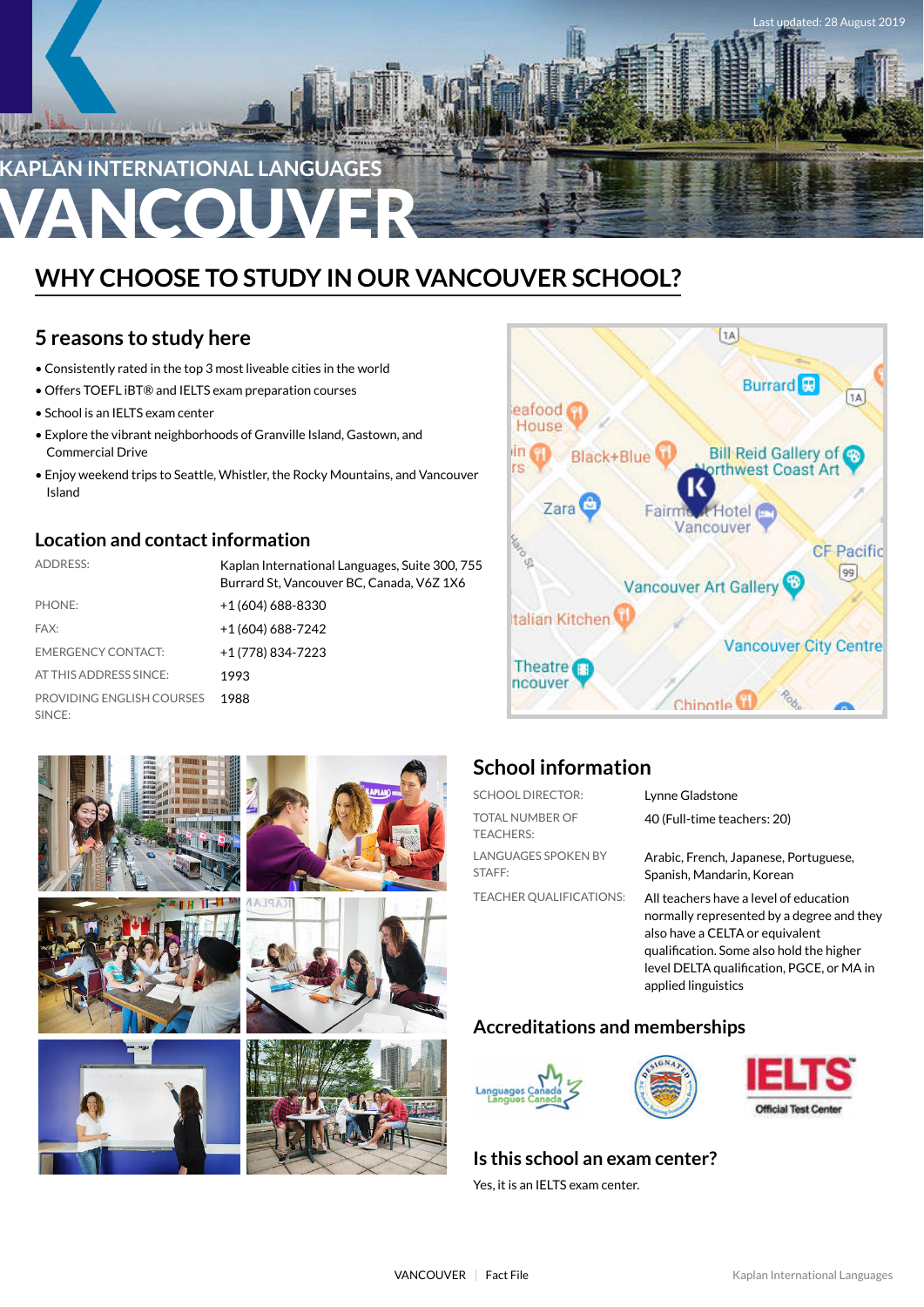# **ABOUT THE SCHOOL**

| NUMBER OF BUILDINGS:        |     |
|-----------------------------|-----|
| NUMBER OF FLOORS:           |     |
| TOTAL NUMBER OF CLASSROOMS: | 14  |
| <b>SCHOOL FACILITIES:</b>   | Fle |

| <b>NUMBER OF FLOORS:</b>             |                                                                                                                                                 |
|--------------------------------------|-------------------------------------------------------------------------------------------------------------------------------------------------|
| TOTAL NUMBER OF CLASSROOMS:          | 14                                                                                                                                              |
| <b>SCHOOL FACILITIES:</b>            | Elevator, air conditioning, heating, Wi-Fi, computer lab/ multimedia center, vending machine, sun terrace/<br>patio, student lounge/common room |
| WHEELCHAIR / DISABLED ACCESS:        | <b>Yes</b>                                                                                                                                      |
| <b>EXTRA COST OF FACILITIES:</b>     | No.                                                                                                                                             |
| OTHER SERVICES PROVIDED:             | Accommodation, Airport transfer, University Placement Service, Medical Insurance                                                                |
| <b>EXTRA COST OF OTHER SERVICES:</b> | See our price list                                                                                                                              |
| NUMBER OF COMPUTERS AVAILABLE:       | 47                                                                                                                                              |
| <b>LEVELS OF ENGLISH OFFERED:</b>    | All levels                                                                                                                                      |
| FIRST DAY AT SCHOOL:                 | Orientation starts every Monday at 08:15. This includes a placement test, information about the school                                          |
|                                      |                                                                                                                                                 |

and city, and a walking tour of the local area. Classes start on Tuesdays. On their first day, students are expected to bring their passport, visa, and proof of medical insurance.



#### **SAMPLE CLASS TIMETABLE**

| <b>Morning</b> |                 |        | Afternoon       |  |  |
|----------------|-----------------|--------|-----------------|--|--|
| CLASS:         | $08:10 - 09:40$ | CLASS: | $14:40 - 16:10$ |  |  |
| BREAK:         | $09:40 - 09:50$ | RRFAK: | $16:10 - 16:20$ |  |  |
| CLASS:         | $09:50 - 11:20$ | CLASS: | $16:20 - 17:50$ |  |  |

#### **SAMPLE SPECIFIC SKILLS CLASS TIMETABLE**

| <b>Morning class</b> | Afternoon class    |  |
|----------------------|--------------------|--|
| (Monday to Friday)   | (Monday to Friday) |  |
| 11:30 - 12:40        | $13:20 - 14:30$    |  |

#### **SCHOOL MATERIALS**

MATERIALS PROVIDED FOR STUDENTS:

K+ curriculum, K +notes, K +tools, K +eXtra, Interactive whiteboards, Chromebases IS THERE A BOOK DEPOSIT?

No

IS THERE A MATERIALS FEE?

Yes (Price: \$10/week)

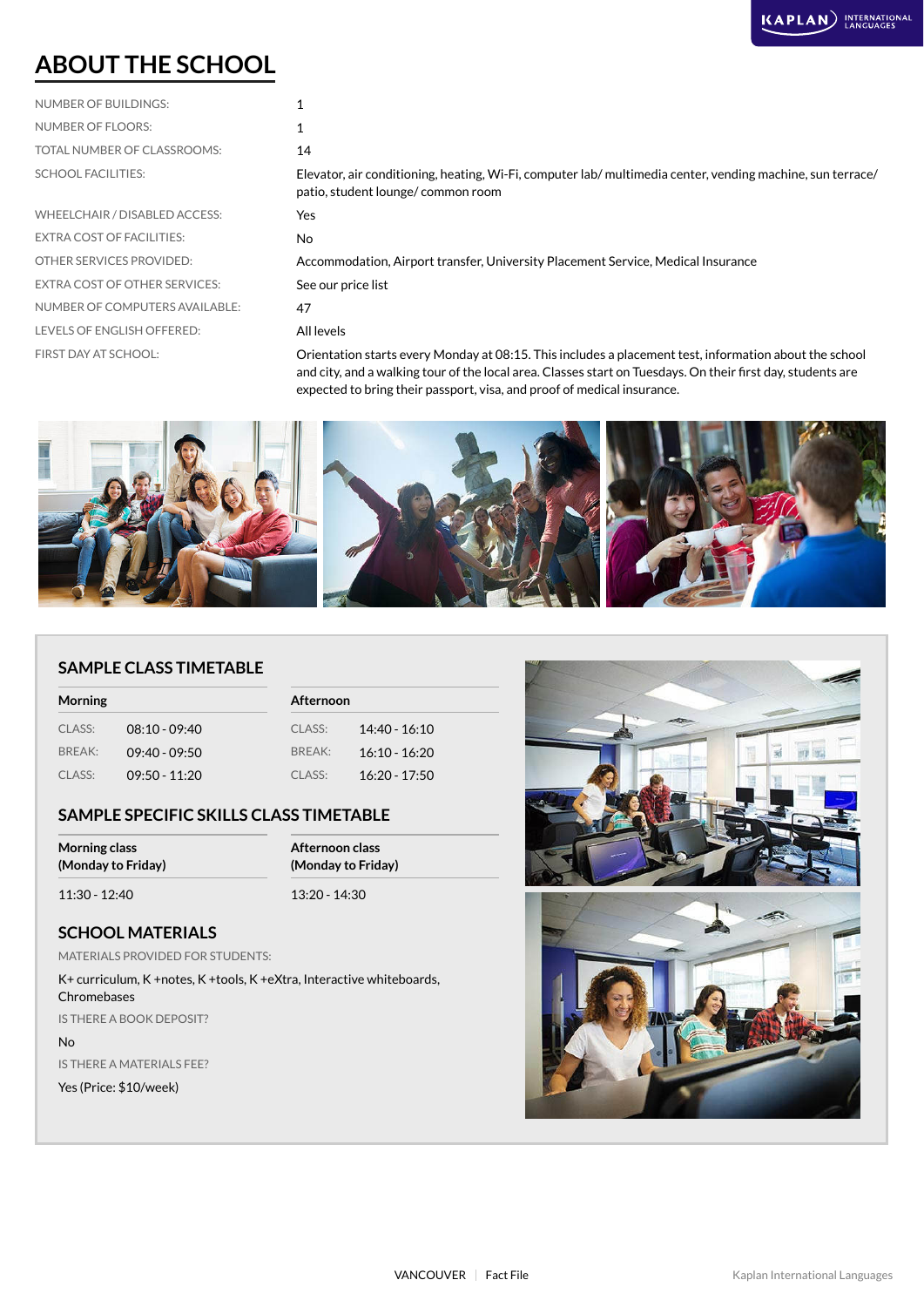# **Courses and students**

COURSES PROVIDED AT THIS SCHOOL: General English, Semi-Intensive English, Intensive English, Academic Year, Academic Semester, Business Supplementary, TOEFL IBT & Academic English Exam Preparation, IELTS Exam Preparation (test center), English for Academic Pathways, Groups

| SPECIAL / EXTRA COURSES PROVIDED:           | None                                                                            |
|---------------------------------------------|---------------------------------------------------------------------------------|
| AVERAGE NUMBER OF STUDENTS PER CLASS: 11-15 |                                                                                 |
| MINIMUM AGE OF STUDENTS:                    | 16                                                                              |
| AVERAGE AGE OF STUDENTS:                    | $22 - 25$                                                                       |
| <b>STUDENTS PER AGE GROUP:</b>              | 18-21: 31% / 22-25: 29% / 26-30: 19% / Over 30: 14%                             |
| TOP 10 STUDENT NATIONALITIES:               | South Korea, Japan, Brazil, Mexico, Colombia, Venezuela, Germany, Italy, Taiwan |

### **School location and transport**

|                                        | By foot    | By bike    | By bus     | By subway/train |
|----------------------------------------|------------|------------|------------|-----------------|
| Time to the nearest café / restaurant: | 5 minutes  | 5 minutes  | N/A        | N/A             |
| Time to the nearest supermarket:       | 5 minutes  | 5 minutes  | 5 minutes  | N/A             |
| Time to the nearest post office:       | 10 minutes | 10 minutes | 20 minutes | N/A             |
| Time to the nearest ATM / bank:        | 5 minutes  | N/A        | N/A        | N/A             |
| Time to the nearest sports center:     | 10 minutes | 10 minutes | 15 minutes | N/A             |
| Time to the nearest hospital:          | 10 minutes | 10 minutes | 15 minutes | N/A             |
| Time to the city center:               | 5 minutes  | 5 minutes  | 10 minutes | N/A             |



#### **AIRPORT TRANSPORT**

| <b>CLOSEST AIRPORT:</b> | <b>Vancouver International Airport</b> |
|-------------------------|----------------------------------------|
|-------------------------|----------------------------------------|

|                                             | Line or Number | Cost | <b>Duration</b> |
|---------------------------------------------|----------------|------|-----------------|
| Airport to city center by bus:              | N/A            | N/A  | N/A             |
| Airport to city center by train:            | Canada Line    | \$9  | 25 minutes      |
| International train station to city center: | VIA            | \$3  | 15 minutes      |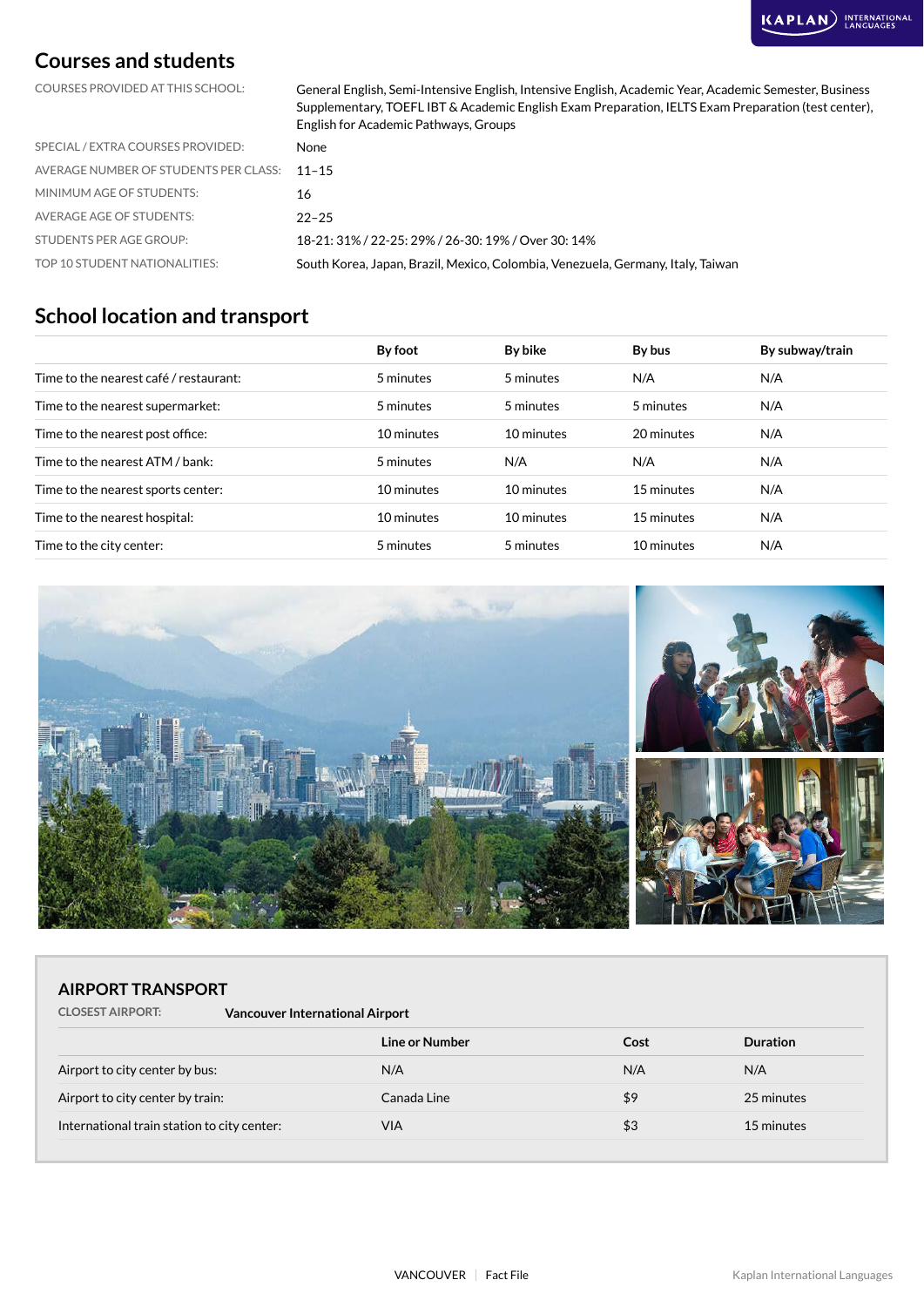# **ABOUT VANCOUVER**

| NAME OF LOCATION:                  | Vancouver                                                                                                                                                                                                                                  |
|------------------------------------|--------------------------------------------------------------------------------------------------------------------------------------------------------------------------------------------------------------------------------------------|
| <b>FAMOUS LANDMARKS:</b>           | Stanley Park, Grouse Mountain, Olympic Flame, Granville Island                                                                                                                                                                             |
| CUISINES WITHIN A 20-MINUTE WALK:  | American, British, Chinese, European, French, Greek, Indian, Italian, Japanese, Mexican, Middle Eastern,<br>Seafood, Spanish, Thai, Turkish, Vegetarian                                                                                    |
| TRANSPORT WITHIN A 10-MINUTE WALK: | Buses, Skytrain, Canada line                                                                                                                                                                                                               |
| TOP 5 REASONS TO CHOOSE THIS CITY: | Stunning natural landscape, a wide variety of outdoor activities to choose from (hiking, skiing, sailing),<br>great shopping near the school, famously friendly locals, pleasant climate                                                   |
| WHAT MAKES THIS CITY UNIQUE?       | Many beautiful parks and museums close to the school, strong First Nations heritage                                                                                                                                                        |
| ALTERNATIVE THINGS TO DO:          | Explore the local art galleries, see a different side of the city on a harbor cruise, climb The Grouse Grind<br>(Grouse Mountain), brave the 2 suspension bridges, go whale watching                                                       |
| <b>CITY PERSONALITY:</b>           | Active nightlife, bike-friendly, coffee haven, creative, cultural, eco-friendly, friendly, hiking, iconic, laid-<br>back, natural landscape, picturesque, professional, snowboarding or skiing, sports scene, unique, vibrant,<br>youthful |
| Examples of nearby cities to visit |                                                                                                                                                                                                                                            |

| <b>EXAMPLES OF HEALDY CILIES TO VISIT</b> |                                                                        |
|-------------------------------------------|------------------------------------------------------------------------|
| <b>SEATTLE</b>                            | Travel time: 3 hours, price of return ticket: \$60, may need a US visa |

#### WHISTLER **WHISTLER** Travel time: 2 hours, price of return ticket: \$40

# **Regular social activities**

| YOGA                          | Free |
|-------------------------------|------|
| <b>SOCCER</b>                 | \$5  |
| BINGO AT A LOCAL PUB          | \$7  |
| CANUCKS HOCKEY GAME           | \$55 |
| <b>INDOOR TRAMPOLINE PARK</b> | \$12 |
| <b>BOWLING</b>                | \$14 |
| PAINTBALL                     | \$25 |

# **Typical 2-week social schedule**

| Days       | First week                                       | Second week                                      |
|------------|--------------------------------------------------|--------------------------------------------------|
| <b>MON</b> | New student orientation and city<br>walking tour | New student orientation and city<br>walking tour |
| <b>TUE</b> | Yoga                                             | Vancouver Art Gallery                            |
| <b>WFD</b> | <b>Bingo</b>                                     | Burger and beer night                            |
| <b>THU</b> | Indoor trampoline                                | Zumba                                            |
| <b>FRI</b> | Hike Deep Cove                                   | Capilano Suspension Bridge                       |
| <b>SAT</b> | Club ESL: Whistler                               | Club ESL: Victoria                               |

Number of Social activities per week: 6

#### **LIVING COST (SAMPLE PRICES FOR ITEMS IN THIS CITY)**

- Bottle of water: \$2 Coffee: \$2 Can of coke: \$2
- Meal out for two: \$30 **Takeaway pizza: \$10** Sandwich: \$7
- 
- Cinema ticket: \$10
- 
- 
- Local bus ticket: \$3 Local train ticket: \$3 Bike rental: \$14



- 
- 
-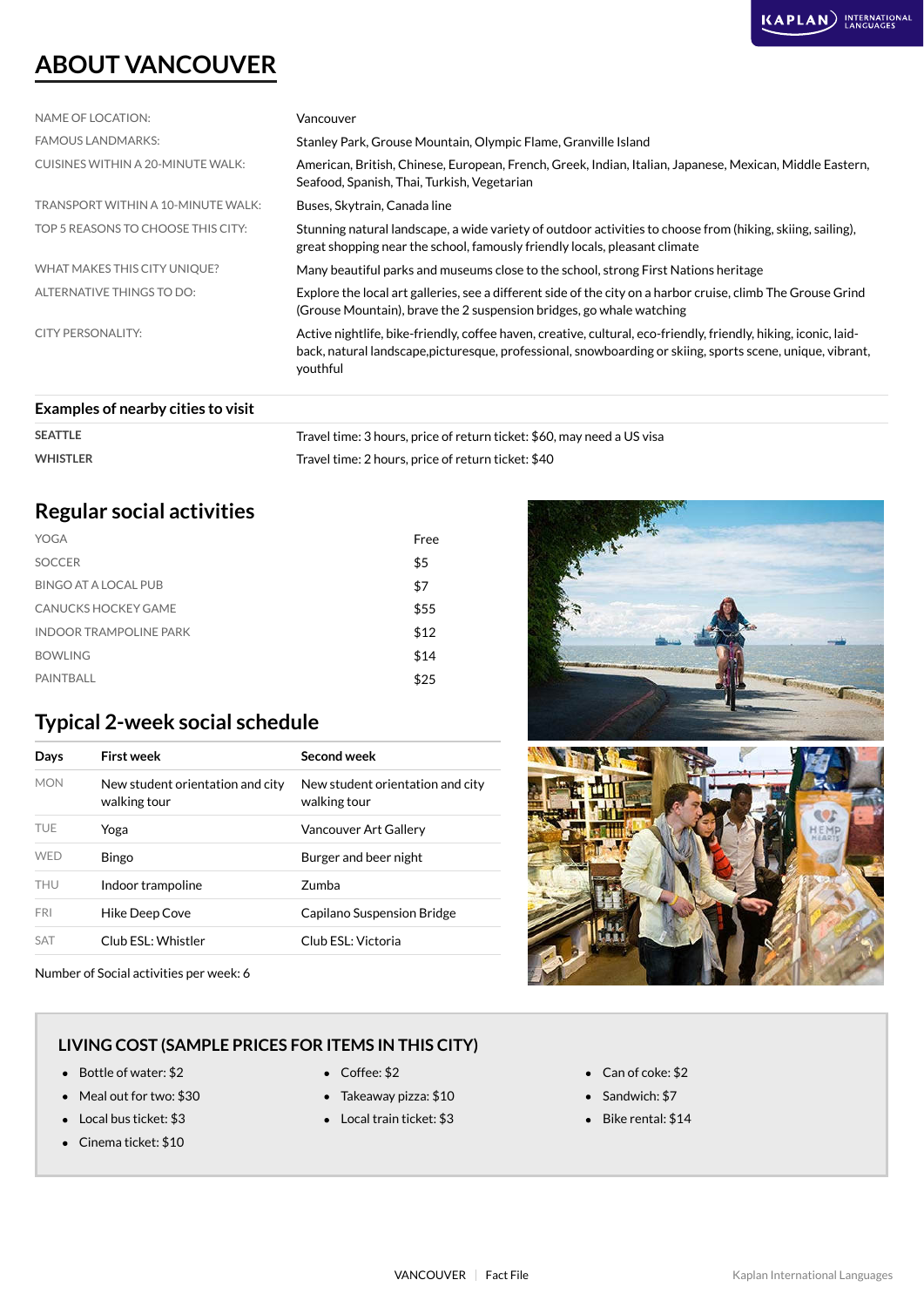# ACCOMMODATION IN VANCOUVER VIVA TOWER APARTMENTS



| <b>ADDRESS:</b>                    | 1311 Howe Street, Vancouver, BC V6Z 2P3, Canada                                                                                                                                                                                                                                                                                                                                             |
|------------------------------------|---------------------------------------------------------------------------------------------------------------------------------------------------------------------------------------------------------------------------------------------------------------------------------------------------------------------------------------------------------------------------------------------|
| <b>WEBSITE:</b>                    | N/A                                                                                                                                                                                                                                                                                                                                                                                         |
| <b>ACCOMMODATION TYPE:</b>         | 3-bedroom apartment, 4-bedroom apartment (apartments are mixed gender but bedrooms are not),<br>shared bathroom(s) in the apartment, Some twin rooms may have bunkbeds, mixed female and male<br>bathrooms, 3 bathrooms, shower, bath, private kitchen for the apartment, lounge/common area for the<br>apartment, dining area for the apartment, TV in the shared living area with Netflix |
| <b>SERVICES AVAILABLE:</b>         | Laundry, Wi-Fi, linen and towels, cleaning service, HDMI cable available from office (with deposit)                                                                                                                                                                                                                                                                                         |
| <b>EXTRA COST OF SERVICES:</b>     | No                                                                                                                                                                                                                                                                                                                                                                                          |
| <b>BEDROOM:</b>                    | Wardrobe/closet, desk, lamp, chair                                                                                                                                                                                                                                                                                                                                                          |
| KITCHEN:                           | Pots & pans, cooking utensils, cutlery & crockery, microwave, oven, stovetop, toaster, coffee maker, kettle,<br>blender, fridge, dishwasher, washing machine, tumble dryer, iron and ironing board                                                                                                                                                                                          |
| <b>FACILITIES:</b>                 | Gym                                                                                                                                                                                                                                                                                                                                                                                         |
| <b>EXTRA COST OF FACILITIES:</b>   | <b>No</b>                                                                                                                                                                                                                                                                                                                                                                                   |
| <b>FAMOUS LANDMARKS NEARBY:</b>    | Granville Island, Yaletown, Robson St. shopping area, beaches                                                                                                                                                                                                                                                                                                                               |
| <b>VISITORS OR GUESTS ALLOWED?</b> | Yes - until $23:00$                                                                                                                                                                                                                                                                                                                                                                         |
| <b>NOISE RESTRICTIONS?</b>         | Yes (From 23:00 every day)                                                                                                                                                                                                                                                                                                                                                                  |
| SMOKING ALLOWED IN THE RESIDENCE?  | No                                                                                                                                                                                                                                                                                                                                                                                          |
| 24-HOUR SECURITY?                  | Yes                                                                                                                                                                                                                                                                                                                                                                                         |
| <b>ROOM CLEANING:</b>              | Cleaned on arrival, students are responsible for cleaning their own rooms                                                                                                                                                                                                                                                                                                                   |
| <b>LINEN CHANGING:</b>             | Linen cleaned on arrival, students are responsible for cleaning their own linen                                                                                                                                                                                                                                                                                                             |
| <b>AVAILABILITY:</b>               | For students 18+                                                                                                                                                                                                                                                                                                                                                                            |
| MINIMUM NUMBER OF WEEKS?           | No                                                                                                                                                                                                                                                                                                                                                                                          |
| CHECK-IN AND CHECK-OUT TIMES:      | Check-in: 15:00 / Check-out: 11:00                                                                                                                                                                                                                                                                                                                                                          |
| <b>ROOM DEPOSIT?</b>               | Yes; Price: \$300 to be paid before arrival                                                                                                                                                                                                                                                                                                                                                 |
|                                    |                                                                                                                                                                                                                                                                                                                                                                                             |

|                                        | By foot    | By bike   | By bus     | By subway/train |
|----------------------------------------|------------|-----------|------------|-----------------|
| Time to the school (Vancouver):        | 12 minutes | 5 minutes | 15 minutes | N/A             |
| Time to the nearest café / restaurant: | 5 minutes  | N/A       | N/A        | N/A             |
| Time to the nearest supermarket:       | 5 minutes  | N/A       | N/A        | N/A             |
| Time to the nearest post office:       | 10 minutes | 5 minutes | 10 minutes | N/A             |
| Time to the nearest ATM / bank:        | 5 minutes  | N/A       | N/A        | N/A             |
| Time to the nearest sports center:     | 5 minutes  | N/A       | N/A        | N/A             |
| Time to the nearest hospital:          | 10 minutes | N/A       | 15 minutes | N/A             |
| Time to the city center:               | 5 minutes  | N/A       | N/A        | N/A             |
| Time to the main airport:              | N/A        | N/A       | 45 minutes | 25 minutes      |
|                                        |            |           |            |                 |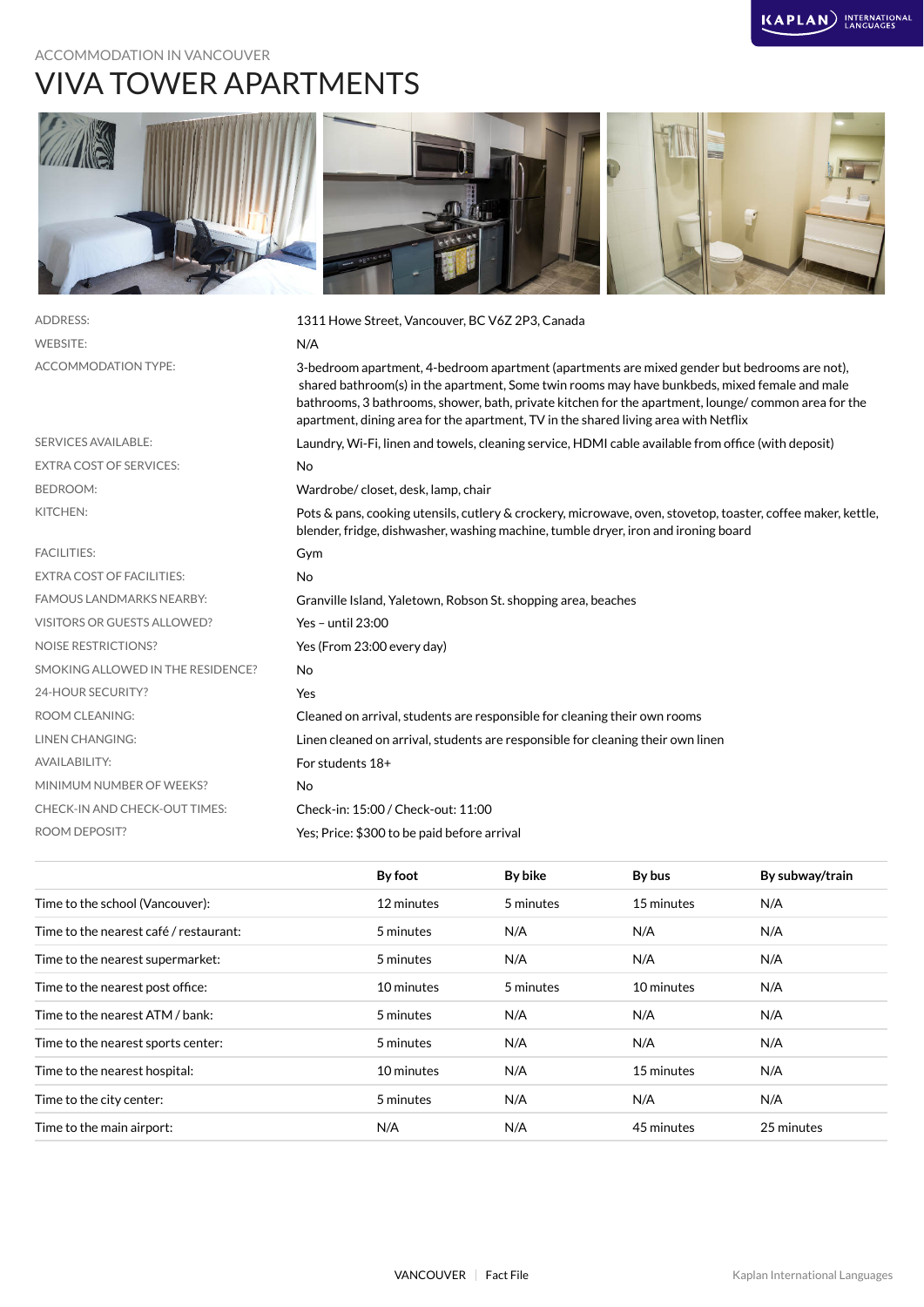# ACCOMMODATION IN VANCOUVER PEARSON RESIDENCE



|                                   | 7657 Cambie St, Vancouver, BC V6P 3H8                                                                                                                                                         |
|-----------------------------------|-----------------------------------------------------------------------------------------------------------------------------------------------------------------------------------------------|
| <b>WEBSITE:</b>                   | N/A                                                                                                                                                                                           |
| ACCOMMODATION TYPE:               | Modern studio apartments with kitchen, lounge space and balcony. Each apartment has two single rooms<br>some with loft bed. Shared bathroom in each apartment. Apartments may be mixed gender |
| <b>SERVICES AVAILABLE:</b>        | In-suite laundry, Wi-Fi, linens, weekly housekeeping of the common area                                                                                                                       |
| <b>EXTRA COST OF SERVICES:</b>    | towels - $$10$                                                                                                                                                                                |
| <b>BEDROOM:</b>                   | Bunk bed/loft bed, desk and chair, dining table, wardrobe/closet, hairdryer                                                                                                                   |
| KITCHEN:                          | Utensils, pots and pans, microwave, coffee maker, kettle, toaster, blender, oven, fridge, dishwasher, washer,<br>tumble dryer                                                                 |
| <b>FACILITIES:</b>                | Gym, outdoor space                                                                                                                                                                            |
| <b>EXTRA COST OF FACILITIES:</b>  | no                                                                                                                                                                                            |
| <b>FAMOUS LANDMARKS NEARBY:</b>   | Queen Elizabeth Park, Langara College, Kwantlen Polytech University                                                                                                                           |
| VISITORS OR GUESTS ALLOWED?       | ves - until 23:00                                                                                                                                                                             |
| <b>NOISE RESTRICTIONS?</b>        | yes - between 23:00 and 9:00                                                                                                                                                                  |
| SMOKING ALLOWED IN THE RESIDENCE? | no                                                                                                                                                                                            |
| 24-HOUR SECURITY?                 | yes                                                                                                                                                                                           |
| <b>ROOM CLEANING:</b>             | Cleaned on arrival, students are responsible for cleaning their own rooms                                                                                                                     |
| <b>LINEN CHANGING:</b>            | Linen cleaned on arrival, students are responsible for cleaning their own linen                                                                                                               |
| <b>AVAILABILITY:</b>              | For students 18 yrs +                                                                                                                                                                         |
| MINIMUM NUMBER OF WEEKS?          | no                                                                                                                                                                                            |
| CHECK-IN AND CHECK-OUT TIMES:     | Check-in: Check in:15:00 / Check-out: Check out:11:00                                                                                                                                         |
| <b>ROOM DEPOSIT?</b>              | Yes; Price: \$500 to be paid before arrival                                                                                                                                                   |
|                                   |                                                                                                                                                                                               |

|                                        | By foot     | By bike     | By bus      | By subway/train |
|----------------------------------------|-------------|-------------|-------------|-----------------|
| Time to the school:                    | N/A         | 45 mins     | 35 mins     | 30 mins         |
| Time to the nearest café / restaurant: | 10 mins     | 5 mins      | N/A         | N/A             |
| Time to the nearest supermarket:       | 10 mins     | 5 mins      | N/A         | N/A             |
| Time to the nearest post office:       | 10 mins     | 5 mins      | N/A         | N/A             |
| Time to the nearest ATM / bank:        | 10 mins     | 5 mins      | N/A         | N/A             |
| Time to the nearest sports center:     | on site gym | on site gym | on site gym | on site gym     |
| Time to the nearest hospital:          | N/A         | 35 mins     | 35 mins     | N/A             |
| Time to the city center:               | N/A         | 45 min      | 35 mins     | 25 mins         |
| Time to the main airport:              | N/A         | N/A         | 20 mins     | 15 mins         |